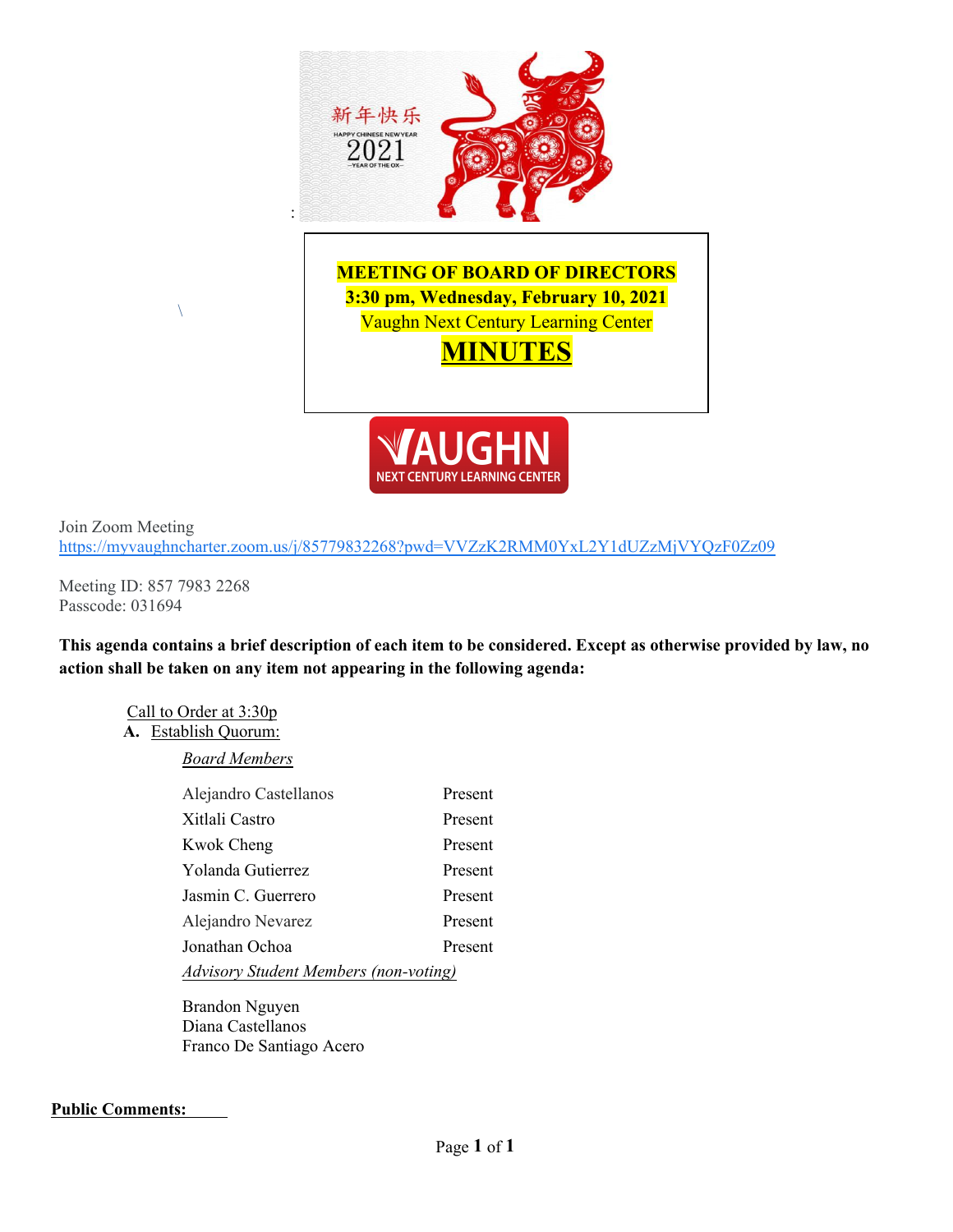## **Approval of Minutes:** *The board is to review and approve the minutes from the January 13, 2021 board meeting.* **Governance (20 mins)**

● Yolanda Gutierrez was listed in minutes as voting on action items after she was elected in as a board member, however, she is not reflected in the Quorum on January minutes. Minutes updated to provide this information.

Board member, Xitlali made a motion to approve the minutes from January 13, 2021. Board member, K.Y. seconded. Roll Call Taken, motion passed unanimously.

| A <sub>1</sub> | <b>Board of Directors - The Board will discuss membership and efforts to</b><br>recruit new Board members to fill two vacant positions, with a focus in<br>recruiting parent member(s).                                                          | Information Item | <b>Tally Count</b> |  |
|----------------|--------------------------------------------------------------------------------------------------------------------------------------------------------------------------------------------------------------------------------------------------|------------------|--------------------|--|
|                | Two Board members' 9-year term ended 9/30/2020 Due to COVID<br>impact, the Board voted to extend a "Bridge Year" as long as they<br>were available to serve. Due to work schedule both resigned from<br>"Bridge Year "services in February, 2021 |                  |                    |  |

## **Business and Operations (60 mins)**

| B1             | Fiscal Matter, Cathay Bank Partners- The Board will meet our new<br>Cathay Bank partners as they discuss interest revenue earnings, possible<br>merchant relationship and answer board members' questions regarding<br>transition to Cathay Bank.                                                                                                                                                                                                                                                                                                                        | Informational<br>Item |                                          |
|----------------|--------------------------------------------------------------------------------------------------------------------------------------------------------------------------------------------------------------------------------------------------------------------------------------------------------------------------------------------------------------------------------------------------------------------------------------------------------------------------------------------------------------------------------------------------------------------------|-----------------------|------------------------------------------|
| B2             | Fiscal Matter, 2020-21 Budget Development - The Board will continue<br>to discuss needs assessment to be conducted by its Policy Committees.                                                                                                                                                                                                                                                                                                                                                                                                                             | Informational<br>Item |                                          |
| B <sub>3</sub> | Approval of stipend for "Hard to Fill Subject" positions- The Board<br>will review and discuss a proposal to offer a stipend to individuals hired in<br>the hard-to-fill subject areas of Math, Science, and Special Education. The<br>\$5,000 stipend will be paid over a three-year period and offered to new<br>teachers hired in these subject areas until positions are no longer impacted.<br>The board proposed an increase from \$5,000 to \$10,000 to be paid out<br>over 4 years, starting with \$2000 the first two years and \$3000 the second<br>two years. | Action Item           | 4 in favor<br>3 abstentions<br>0 against |
|                | Board member, KY made a motion to approve a \$10,000 stipend to be<br>paid over a 4-year period, offered to new teachers hired in Math, Science<br>and Special Education until these positions are no longer impacted. Board<br>member, Jonathan Ochoa seconded the motion. Roll Call Taken, motion<br>passed unanimously, all current teachers Alejandro Nevarez, Alejandro<br>Castellanos, and Jasmin Guerrero abstained from the vote.                                                                                                                                |                       |                                          |